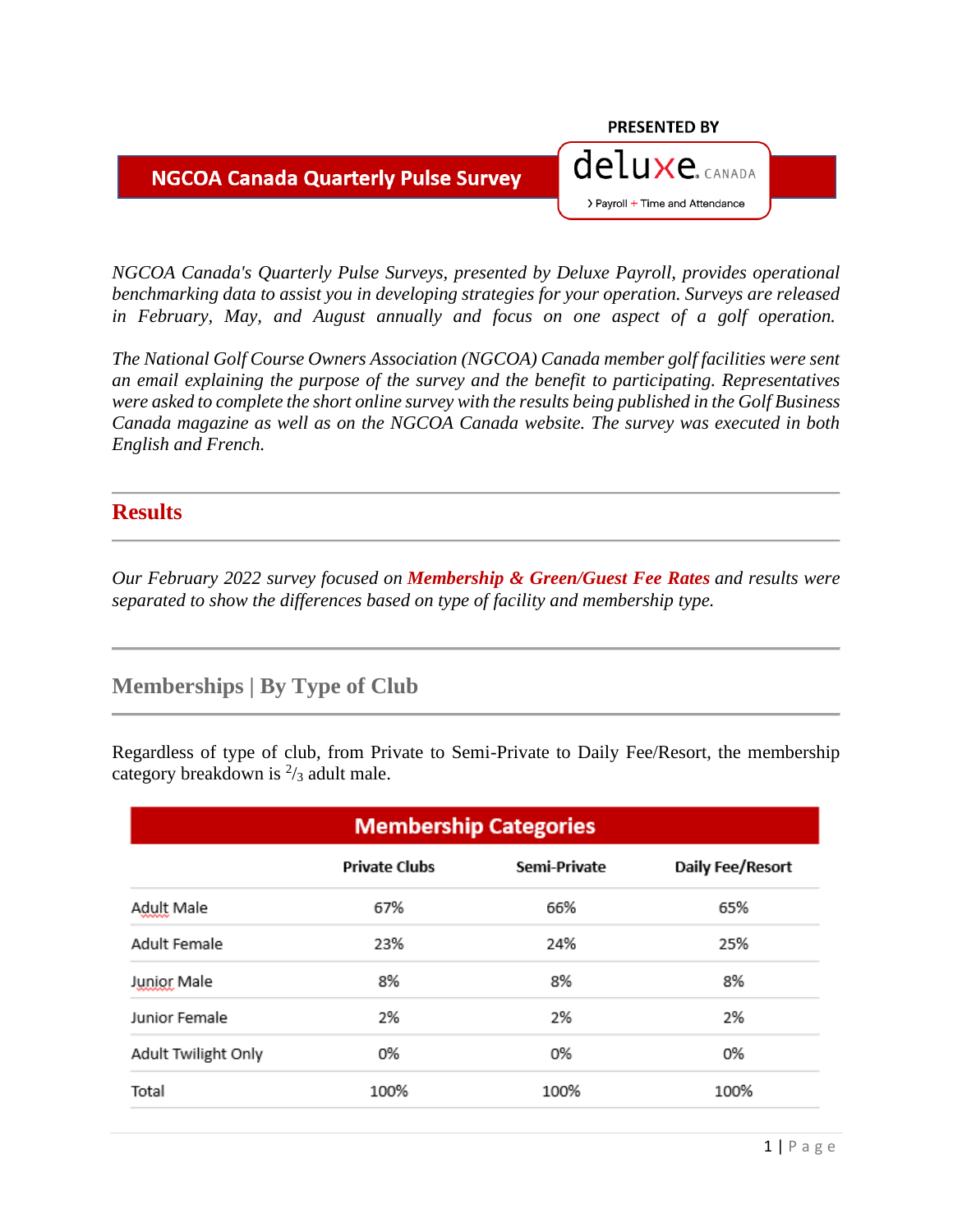Currently 68% of Private Clubs across Canada are indicating that they have a waiting list for golf memberships for the upcoming season. Whereas 35% of Semi-Private facilities and 18% of Daily Fee/Resorts are now showing that they have a waiting list for the 2022 season.

| <b>Has A Waiting List For Membership</b> |                                                          |      |      |  |  |  |
|------------------------------------------|----------------------------------------------------------|------|------|--|--|--|
|                                          | Daily Fee/Resort<br>Semi-Private<br><b>Private Clubs</b> |      |      |  |  |  |
| Yes                                      | 68%                                                      | 35%  | 18%  |  |  |  |
| No                                       | 32%                                                      | 65%  | 69%  |  |  |  |
| N/A                                      | 0%                                                       | 0%   | 13%  |  |  |  |
| Total                                    | 100%                                                     | 100% | 100% |  |  |  |

As anticipated 100% of Private Clubs offer an unlimited play membership. The majority of Semi-Private facilities (95%) offer unlimited play memberships while over  $\frac{3}{4}$  of Daily Fee courses do as well.

| <b>Offers An Unlimited Play Membership</b> |                                                          |      |      |  |  |  |
|--------------------------------------------|----------------------------------------------------------|------|------|--|--|--|
|                                            | Daily Fee/Resort<br><b>Private Clubs</b><br>Semi-Private |      |      |  |  |  |
| Yes                                        | 100%                                                     | 95%  | 78%  |  |  |  |
| No                                         | 0%                                                       | 5%   | 14%  |  |  |  |
| N/A                                        | 0%                                                       | 0%   | 8%   |  |  |  |
| Total                                      | 100%                                                     | 100% | 100% |  |  |  |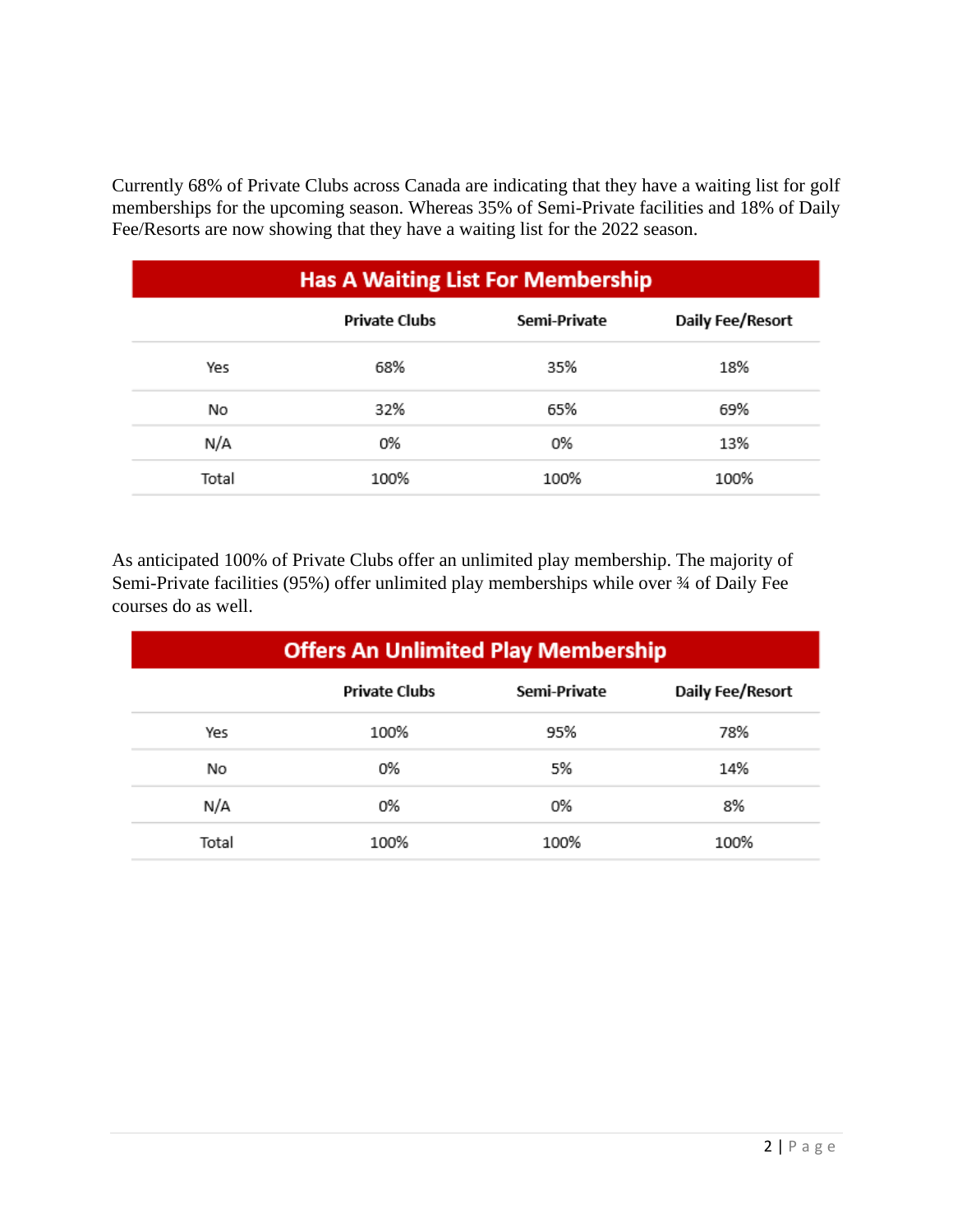# **Green / Guest Fee Rates – By Type of Membership**

More than  $\frac{1}{2}$  of the Private Clubs surveyed confirmed their prime guest rates are in excess of \$100. However,  $\frac{2}{3}$  of these same Private Clubs are offering junior guest rates for under \$60 and just under ½ have a twilight guest rate under \$60.

| 18-Hole Green/Guest Fee - Private Clubs |       |        |        |          |
|-----------------------------------------|-------|--------|--------|----------|
|                                         | Prime | Junior | Senior | Twilight |
| $<$ \$60                                | 0%    | 67%    | 0%     | 46%      |
| \$60 - \$79                             | 17%   | 22%    | 12%    | 27%      |
| \$80 - \$99                             | 28%   | 0%     | 25%    | 0%       |
| \$100 - \$120                           | 33%   | 0%     | 44%    | 18%      |
| $>$ \$120                               | 22%   | 11%    | 19%    | 9%       |
| Total                                   | 100%  | 100%   | 100%   | 100%     |

More than ½ of the Semi-Private Clubs surveyed confirmed their prime guest rates are between \$40 & \$79. However, almost  $\frac{2}{3}$  of these same Semi-Privates are offering junior guest rates for under \$40 and close to  $\frac{1}{2}$  offer a senior guest rate between \$40 & \$59.

| 18-Hole Green/Guest Fee - Semi-Private |       |        |        |          |
|----------------------------------------|-------|--------|--------|----------|
|                                        | Prime | Junior | Senior | Twilight |
| $<$ \$40                               | 11%   | 62%    | 17%    | 49%      |
| \$40 - \$59                            | 37%   | 34%    | 45%    | 32%      |
| \$60 - \$79                            | 29%   | 2%     | 28%    | 17%      |
| \$80 - \$99                            | 16%   | 2%     | 6%     | 2%       |
| $>$ \$100                              | 7%    | 0%     | 4%     | 0%       |
| Total                                  | 100%  | 100%   | 100%   | 100%     |